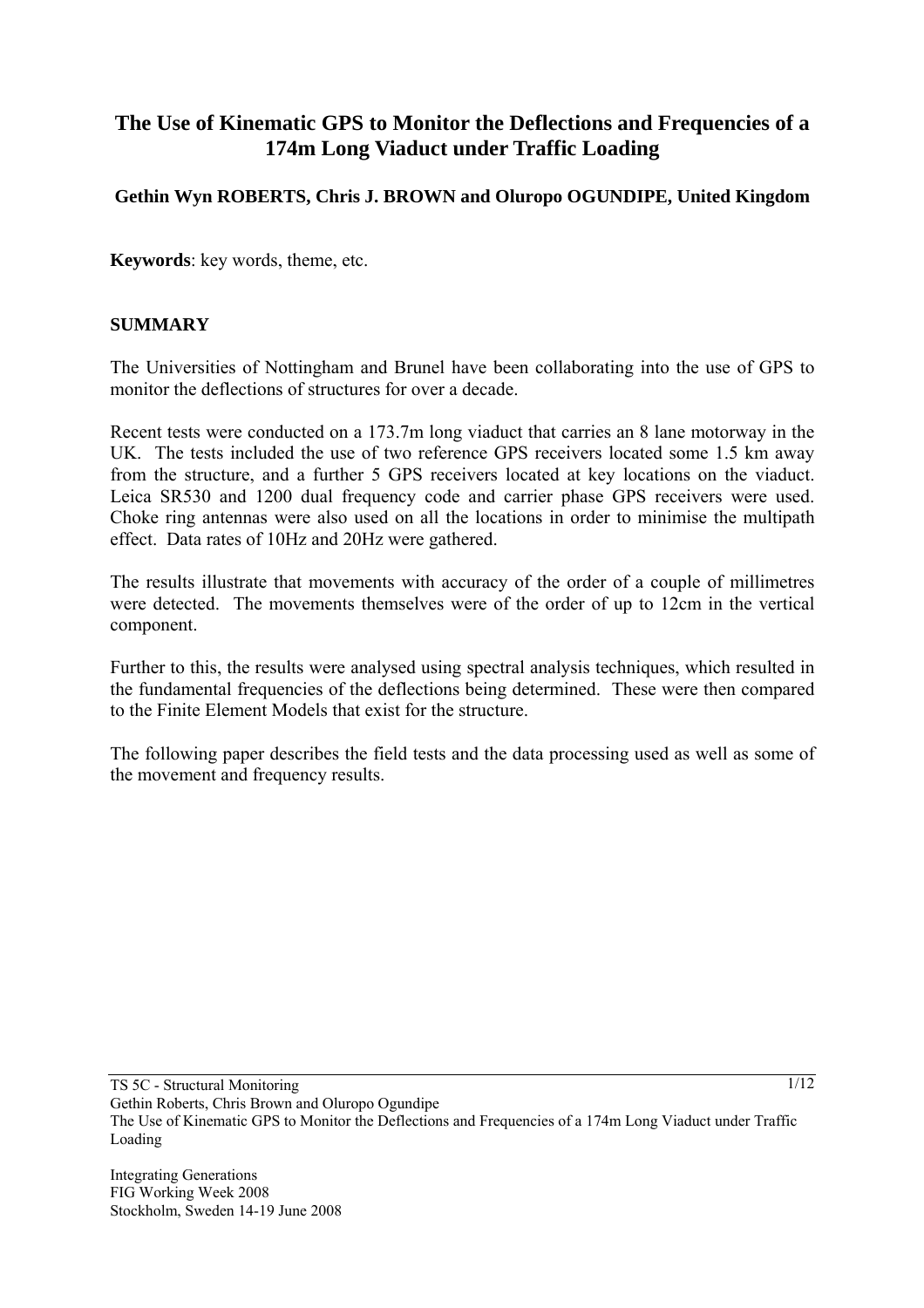# **The Use of Kinematic GPS to Monitor the Deflections and Frequencies of a 174m Long Viaduct under Traffic Loading**

# **Gethin Wyn ROBERTS, Chris J. BROWN and Oluropo OGUNDIPE, United Kingdom**

## **1. INTRODUCTION**

The use of GPS to monitor the deflection of bridges has been ongoing at the Universities of Nottingham and Brunel for about a decade [Ashkenazi et al, 1996], [Ashkenazi et al, 1997]. The work has focussed on suspension bridges, and usually those whose movements are in the decimetre to metre range, such as the Humber [Brown et al, 1999] and Forth Road Bridges [Roberts et al, 2006a], as well as the London Millennium Bridge that saw magnitudes in the order of centimetres [Roberts et al, 2006b].

The following paper outlines a field test carried out recently on a motorway viaduct in the UK, with a main span length of 173.7m. 5 GPS dual frequency receivers using choke ring antennas were placed at strategic locations upon the bridge, and two reference stations used, located 1.5km away. The data was all post processed in an on the fly manner, before converting it into bridge coordinates and careful analysis.

## **2. FIELD PROCEDURE**

A two day assessment and feasibility trial for GPS monitoring of a concrete Viaduct with a main span length of 173.7m was conducted on the 29th and 30th of November 2007.

Five dual frequency GPS receivers were attached to the railings on the main span of the bridge at strategic locations and occupied for set durations at different times of the day. The GPS receivers were set to record data at 10Hz and 20Hz, and used light-weight choke ring antennas in order to mitigate multipath. Figure 1 shows the locations that were occupied. Point M corresponds to the midpoint of the main river span on the outer rail of the cycle track while point D is at the midpoint on the inner rail. Points A and B are approximately 40m away on either side of point M and point C is approximately 50m on the other side of the support at pier 9.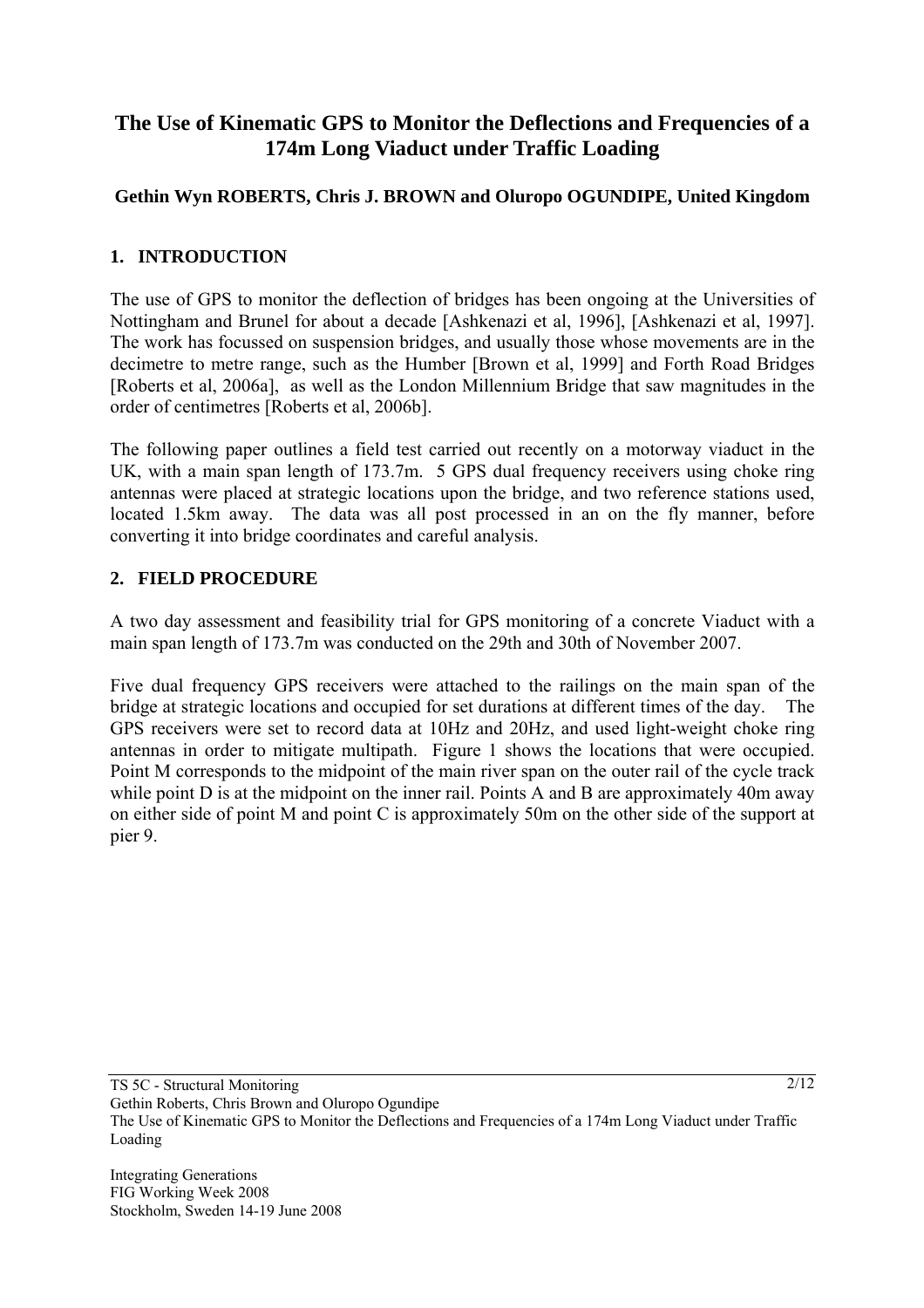

**Figure 1**. GPS Antenna Locations on the Viaduct.

Figure 2 illustrates the Google Earth image of the viaduct, illustrating its size and orientation. Figure 3 illustrates the location of 4 of the GPS antennas upon the bridge deck, and Figure 4 illustrates a close up of one of the light-weight choke ring antennas used, attached to the hand rail.



**Figure 2.** A Google Earth image of the viaduct.

TS 5C - Structural Monitoring Gethin Roberts, Chris Brown and Oluropo Ogundipe The Use of Kinematic GPS to Monitor the Deflections and Frequencies of a 174m Long Viaduct under Traffic Loading

Integrating Generations FIG Working Week 2008 Stockholm, Sweden 14-19 June 2008  $\overline{\frac{3}{12}}$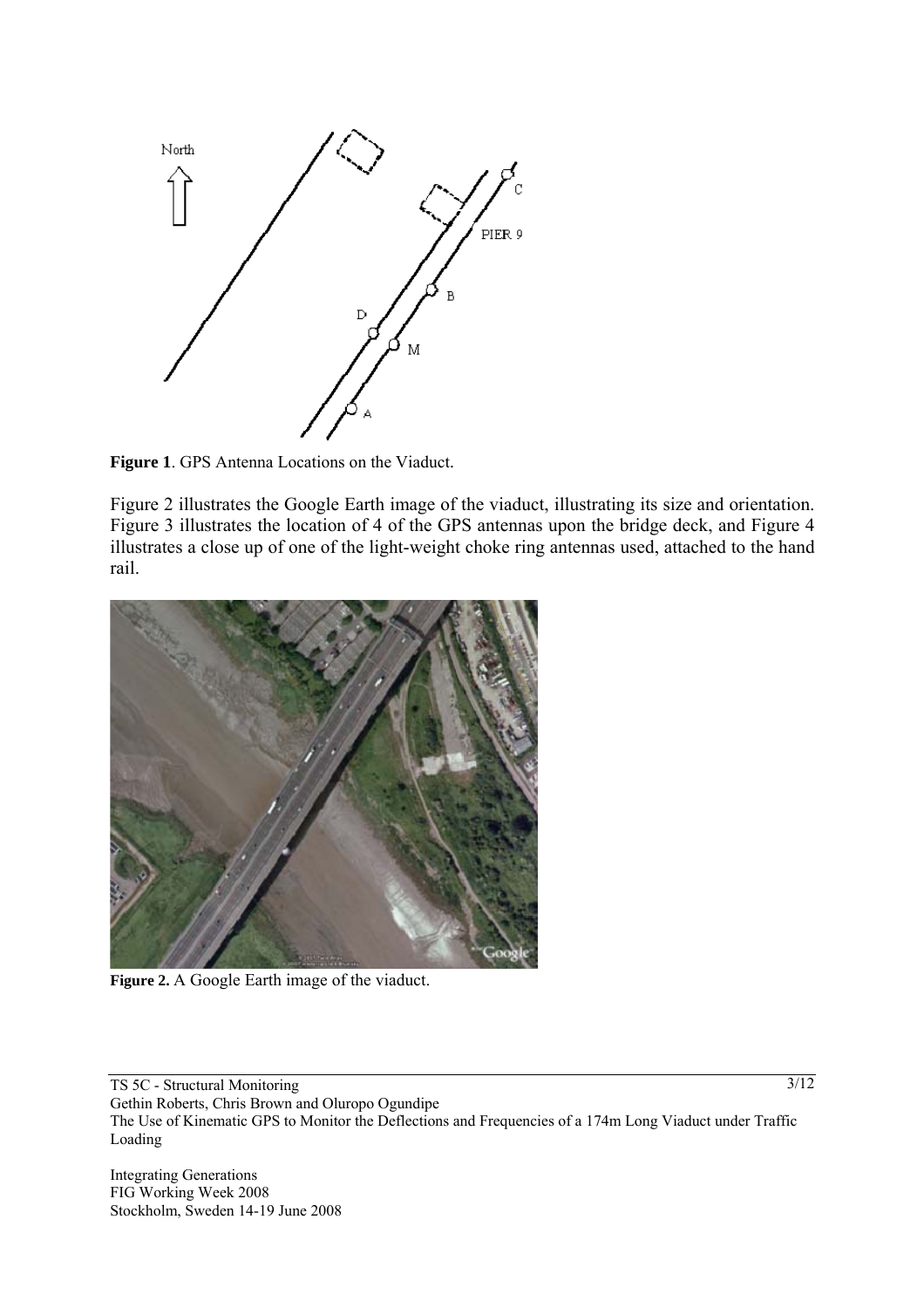

**Figure 3.** Light-Weight Leica Choke Ring Antennas on Bridge Railings.





Two GPS reference stations were set up away from the main body of the bridge. One was set up in the adjacent harbour area, which is a secure site where the GPS receiver could be left unattended for some time. The second was set up on a disused granary building in the Avonmouth dock compound, which was located at approximately the same altitude as the bridge antennas, Figure 5.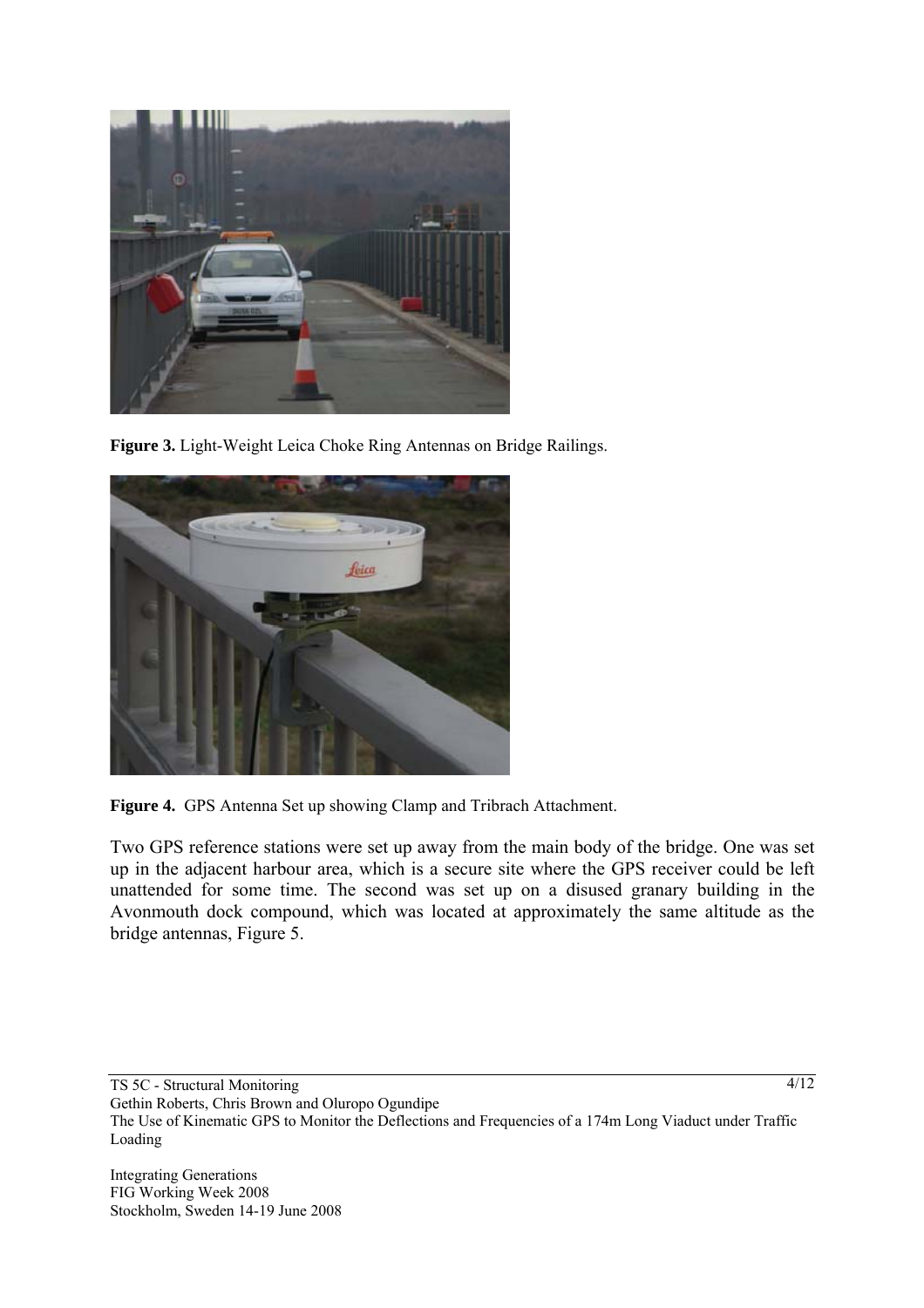

**Figure 5**. Reference Stations at the Harbour (left) and on the Granary (right).

Data was downloaded to a laptop computer at the end of each day. The other reference receiver served as a backup, in case of any data loss from the main reference receiver. It also served to validate results obtained from the main reference station, allowing the authors to investigate the effect residual tropospheric error due to the altitude differences between the bridge receivers and the reference receiver. The granary site was not used as the main reference station as it is thought that the granary building would move due to solar expansion throughout the day.

A combination of Leica System 500 and System 1200 receivers were used for the trial, both at the reference stations and on the viaduct. The system 1200 receivers are able to collect data at a maximum rate of 20Hz while the System 500 receivers are able to collect data at a maximum rate of 10Hz. The main reference station at the harbour (Ground\_Ref) was a System 500 receiver collecting data at 10Hz while Granary\_Ref was a system 1200 receiver collecting data at 20Hz.

## **3. RESULTS**

The data collected was post processed using Leica Geo-Office. This produced an epoch by epoch solution in the GPS WGS84 coordinate system. This was then converted to Ordnance Survey (OS) National Grid Coordinates using the software Grid Inquest.

In order to visualise the positions within the local context of the viaduct, the eastings and northings were then converted to a local coordinate system or the Bridge Coordinate System (BCS) whose lateral axis is across the width of the bridge and its longitudinal axis is along the length of the bridge.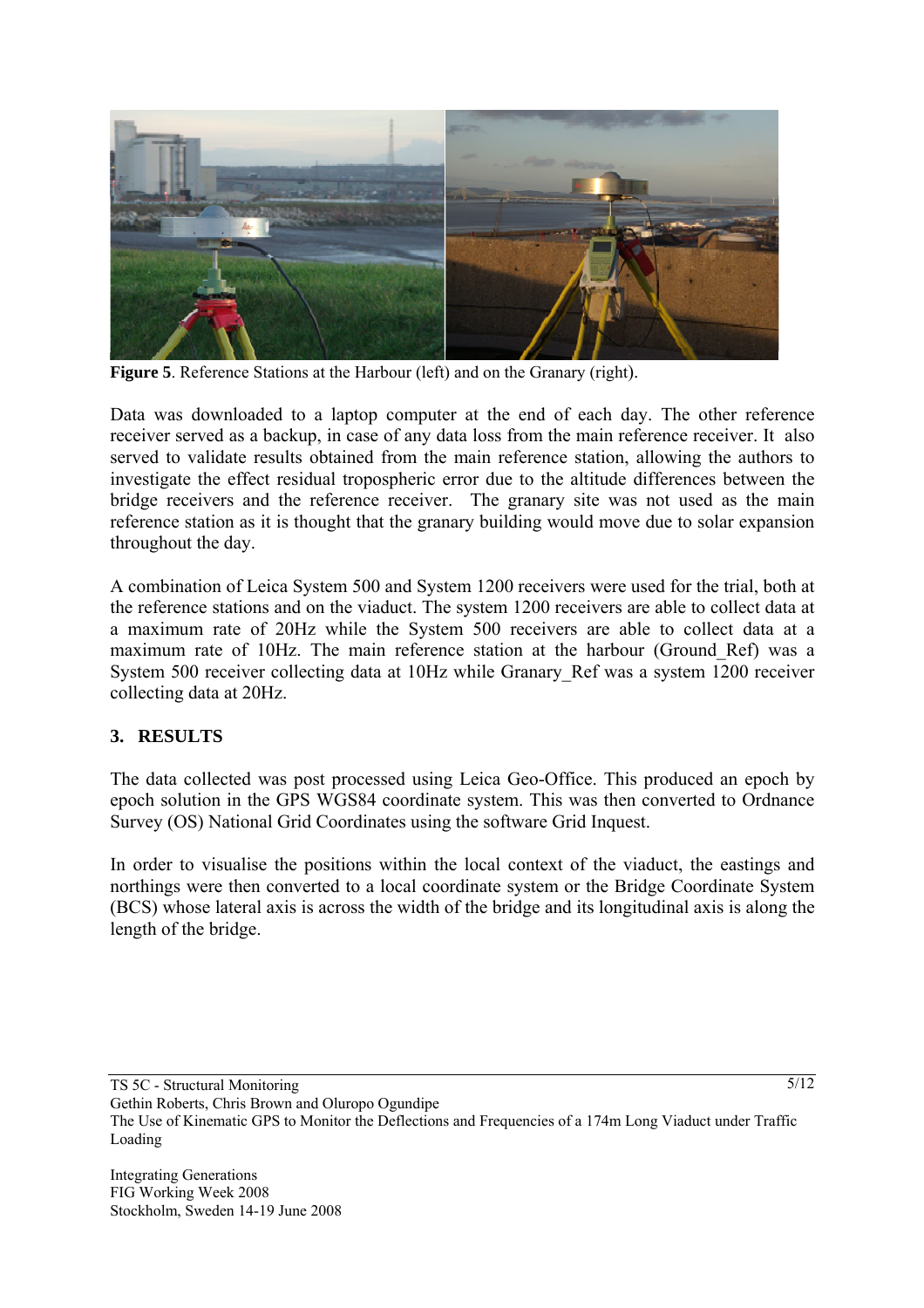

 $\theta$  = Azimuth of Viaduct = 35°08'54"

**Figure 6**. Rotation of OS National Grid to Bridge Coordinate System (BCS).

Figure 7 illustrates the 3D movements of the midpoint on the bridge on day 2 over a 7 ½ hour period. The data shown has had a moving average filter passed through it with a 10s filtering average.



**Figure 7.** Midspan movements during day 2, with a 10s moving average filter applied.

The 10 seconds filtered data from all the receivers along the profile of the viaduct are shown together in Figure 8. The data from the second reference station on the granary building processed relative to the main reference station is also included in the graphs. The data from the granary was included in order to compare the bridge results with that of a relatively static

TS 5C - Structural Monitoring

Gethin Roberts, Chris Brown and Oluropo Ogundipe

Integrating Generations FIG Working Week 2008 Stockholm, Sweden 14-19 June 2008  $\sqrt{6/12}$ 

The Use of Kinematic GPS to Monitor the Deflections and Frequencies of a 174m Long Viaduct under Traffic Loading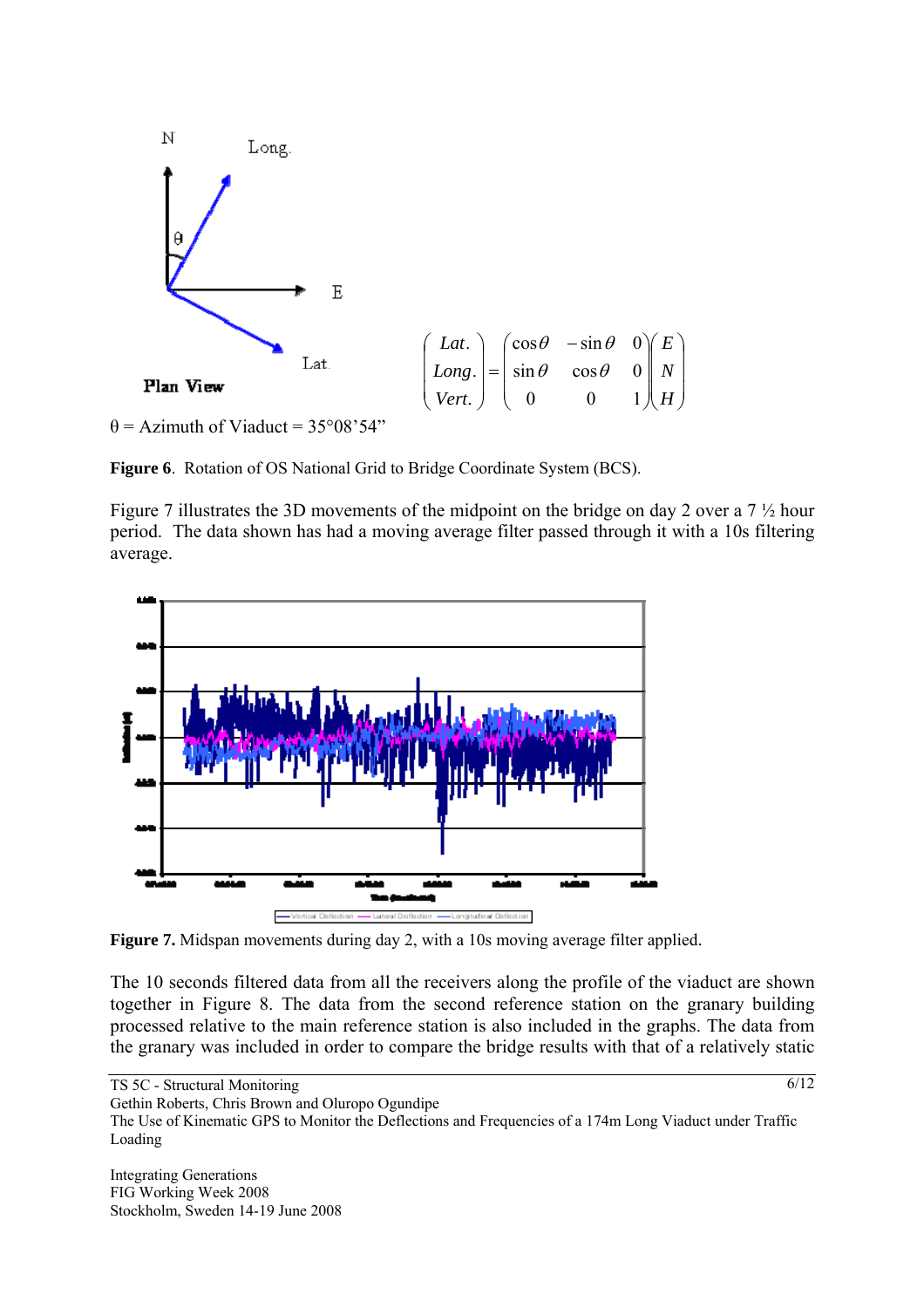point. The data for receivers A, M and C have been offset by +0.100m, +0.050m and -0.050m respectively. The data for the granary receiver was offset by -0.130m. It is evident from these results that the bridge's GPS results show larger movements than the granary. This helps to distinguish the movement and apparent movement due to the satellite geometry induced errors and residual tropospheric errors.



**Figure 8**. Vertical deflections of all points during day 2.

Bridge movements need to be identified and differentiated from variations caused by changes in the satellite constellation, errors from the reference and other error sources such as multipath and the effect of the troposphere. This is a focus of ongoing research.

The effect of the troposphere has to a large extent been mitigated by using a short base-line in the order of 1-2km between the reference and the receivers on the bridge. For distances less than 10km the troposphere at the reference and rover sites are similar and by using the differential algorithm most of this error is removed. Having another reference station at a similar height to the bridge also helped to check that there was no effect of relative tropospheric delay due to height difference.

Figure 9 illustrates the Eastings, Northings and Height deflections over a period of time for the granary (left) and midpoint (right). Again, it is evident that the bridge's movements are indeed greater than the granary's. However, not all this apparent movement is real, and Figure 9 illustrates the magnitude of noise experienced at the stationary granary site. This is most likely due to troposphere, satellite geometry and some multipath at the reference sites.

TS 5C - Structural Monitoring Gethin Roberts, Chris Brown and Oluropo Ogundipe The Use of Kinematic GPS to Monitor the Deflections and Frequencies of a 174m Long Viaduct under Traffic Loading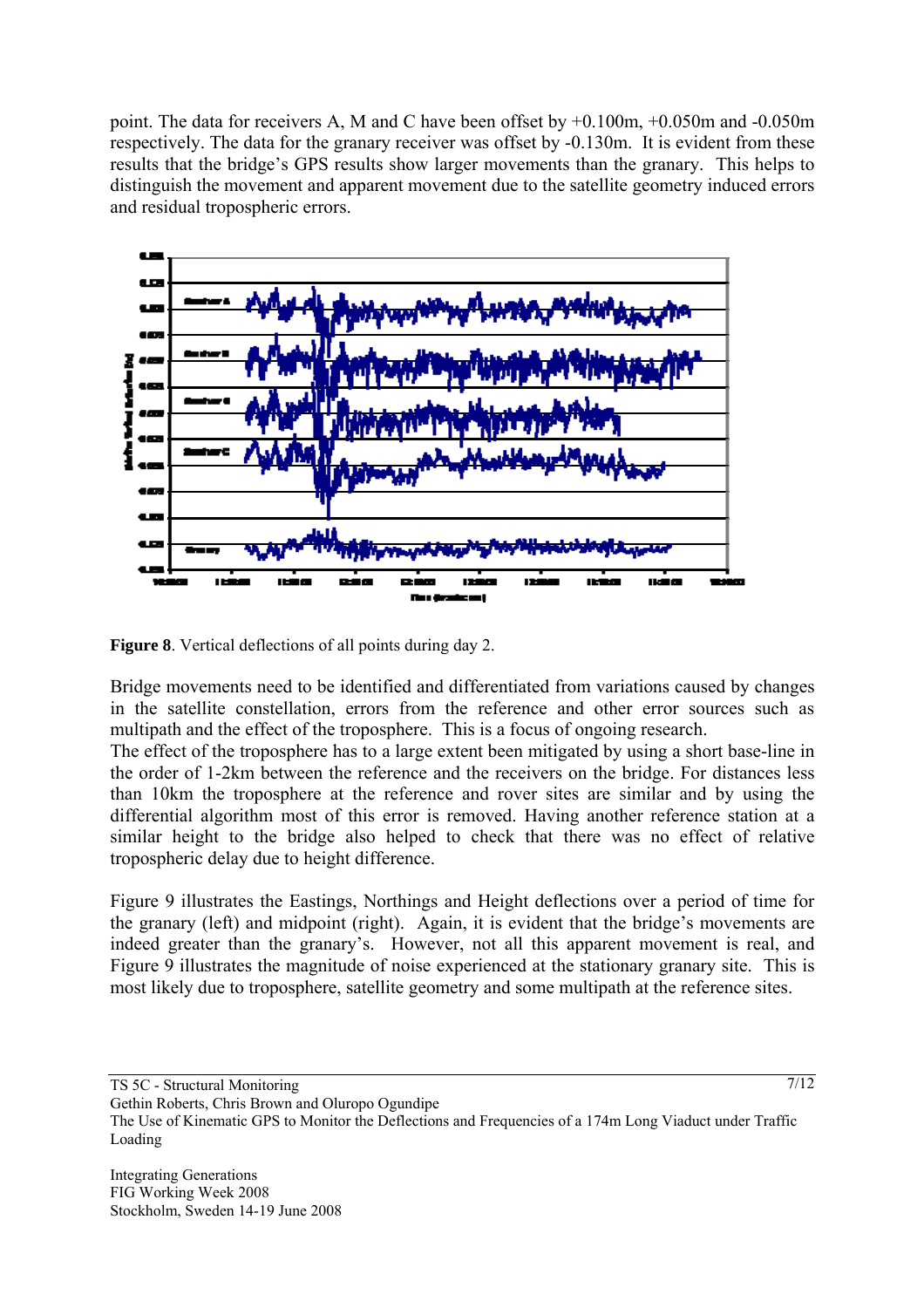

**Figure 9**. East, North and Height results for the granary (left) and bridge mid point (right).

Comparing the eastings, northings and heights of position M and B on the bridge with that of the granary at the same time period showed that the magnitude of the bridge movement are much larger than that of the granary. Also the position variation for position M and B on the bridge are similar while to a large extent that of the granary is different. However in the height component between 14:45 and 14:55 though the variation in the granary heights are much smaller, it has a similar dip pattern to that on the bridge. This suggests that any common pattern in the positions due to the variation in the satellite constellation is limited.

## **4. VIBRATIONS**

A Fast Fourier Transform (FFT) was applied to the data in order to identify the frequencies in the time series. The results for the spectral analysis on the unfiltered (10Hz data rate) vertical deflections at midpoint on day 1 are shown in figures 10. Peaks representing frequencies of

TS 5C - Structural Monitoring

Gethin Roberts, Chris Brown and Oluropo Ogundipe

The Use of Kinematic GPS to Monitor the Deflections and Frequencies of a 174m Long Viaduct under Traffic Loading

Integrating Generations FIG Working Week 2008 Stockholm, Sweden 14-19 June 2008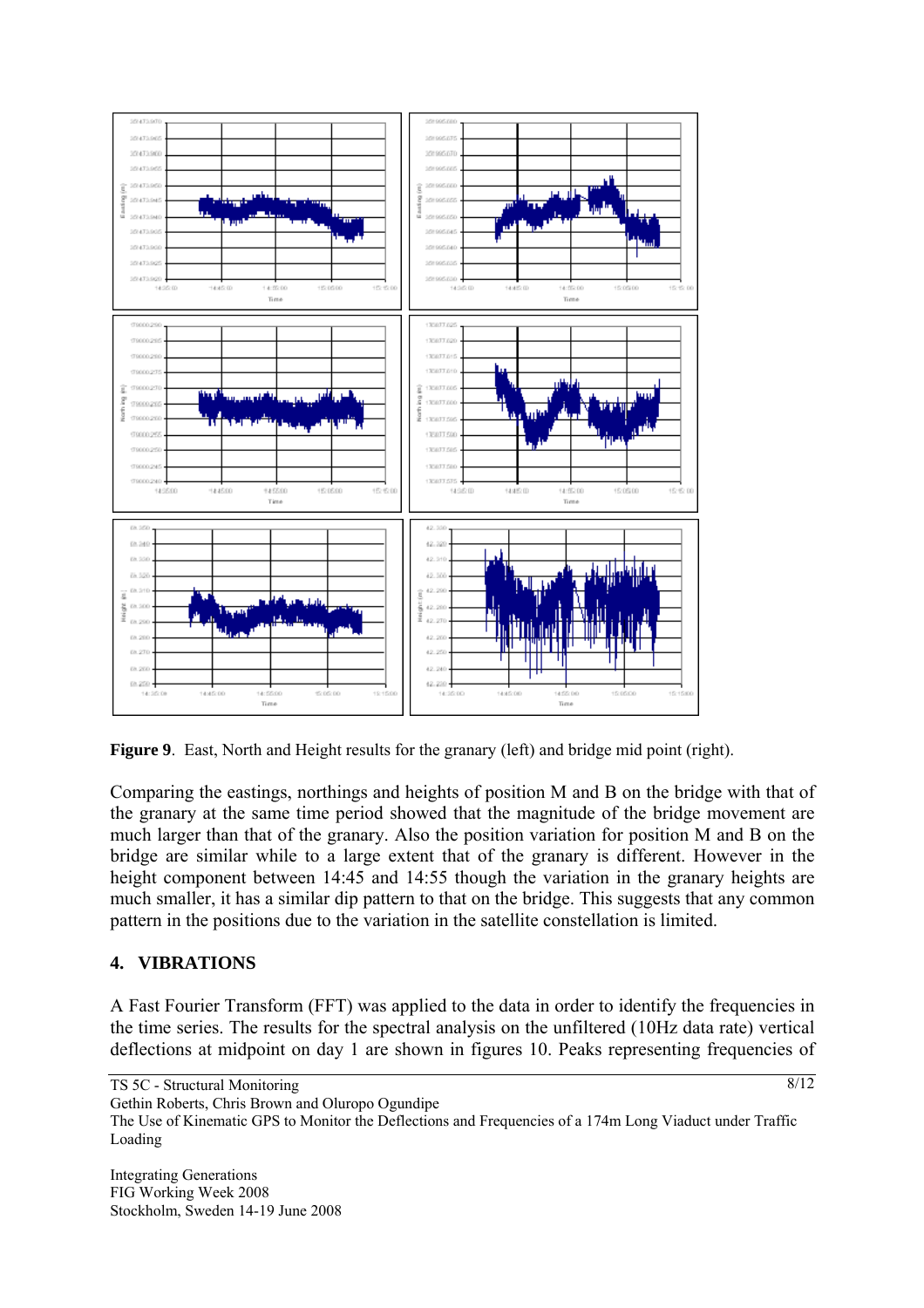less than 0.05Hz are not considered as these represent low frequency multipath effects or longer term effects.

The results show that significant frequencies were detected in the vertical direction, but not in the lateral or longitudinal; this is as expected.



**Figure 10**. Spectrum for Vertical Deflection at Midpoint on Day 1.

The single sided Amplitude Spectrum was also computed, Figure 11. This was done because it is based on the same FFT values as the power spectrum, however because the power spectrum uses the square of the FFT values small peaks in the spectrum may be hard to identify.



**Figure11** . Amplitude Spectrum for Midpoint 1 Vertical Deflection.

Spectral analysis of the vertical deflections at the Midpoint on Day 2 from 07:35 to 15.00 are illustrated in Figure 12. Again, these results show that natural frequencies are obtained from the GPS results, and comparable on a daily basis, and agreed with the expectations of the bridge engineers.

TS 5C - Structural Monitoring

Gethin Roberts, Chris Brown and Oluropo Ogundipe

The Use of Kinematic GPS to Monitor the Deflections and Frequencies of a 174m Long Viaduct under Traffic Loading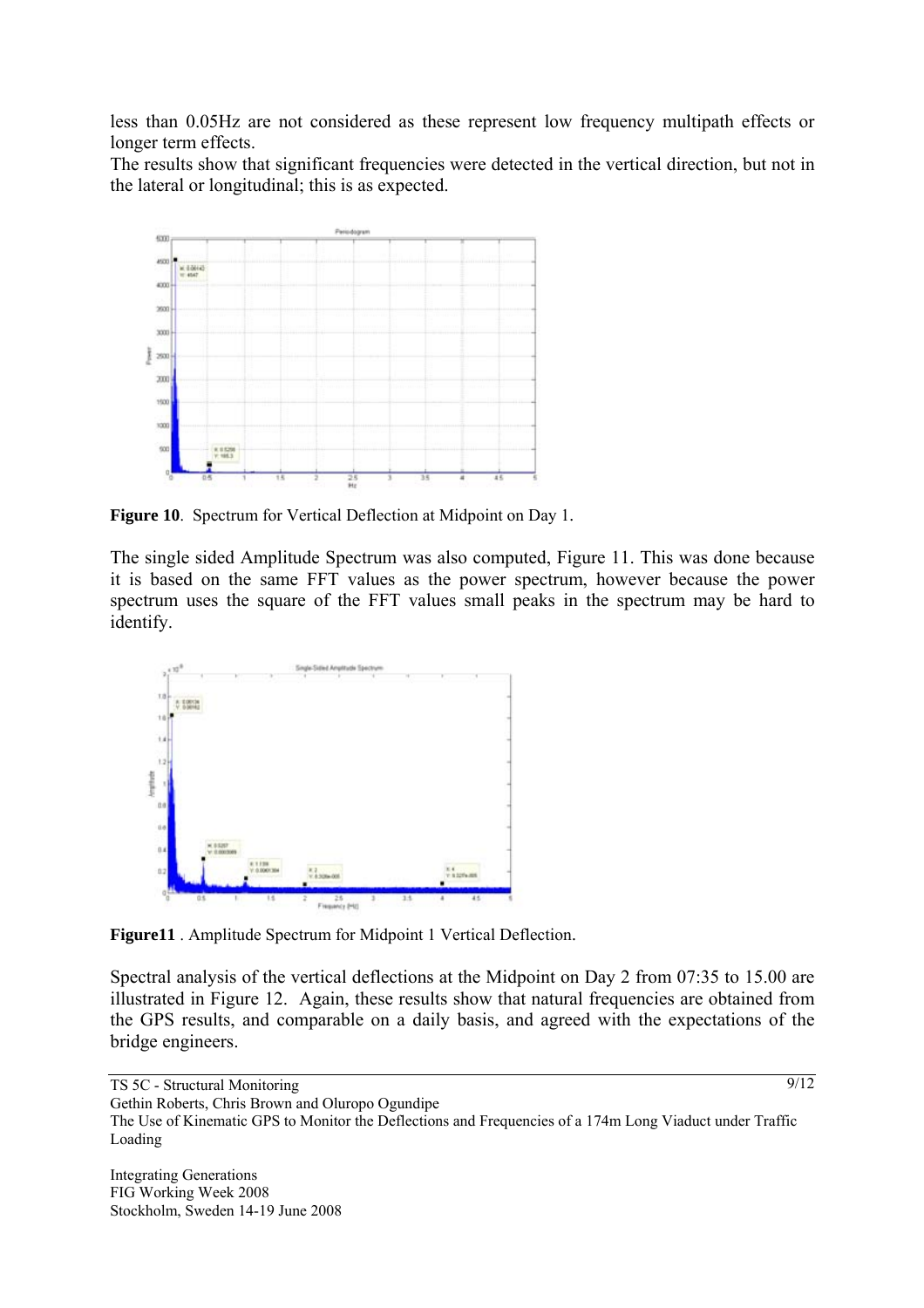

**Figure 12.** Amplitude Spectrum of the Vertical Deflections at Midpoint on Day 2.

#### **5. CONCLUSIONS**

GPS is a viable measurement tool in the viaduct environment. Adequate number of satellites required for positioning were visible both on the viaduct and at the reference station sites. Both sites were affected to a limited degree by multipath. Multipath filtering techniques developed at Nottingham could be used to reduce these. This however did not hinder the capability of the GPS to detect the bridge motion. Three main frequencies were clearly detected by the GPS in the vertical component. The previously known frequency of 0.5 Hz was identified as well as two other frequencies. The first frequency in the range of  $0.056 -$ 0.088Hz (corresponding to a period of 17.8s – 11.4s) seem to vary in its peak value.

In terms of the receiver location, at the midpoint both on the outer rail (position M) and on the inner rail (position D), the three main frequencies where detectable. However, looking at the raw position data from the inner rail there are sharp spikes in the data, this is likely to be as a result of momentary passage of high-sided vehicles causing interference in the GPS signal for just an instant. The inner rail may not be the best location for the GPS antenna.

The report shows that mean movements of  $\pm 10$ mm in the lateral, longitudinal and vertical direction were evident, which could be due to diurnal effects.

The report also shows that the peak deflections in the vertical can lie anywhere up to the order of 50mm.

## **6. ACKNOWLEDGEMENTS**

The authors are grateful for InterRoute for funding this research.

 $10/12$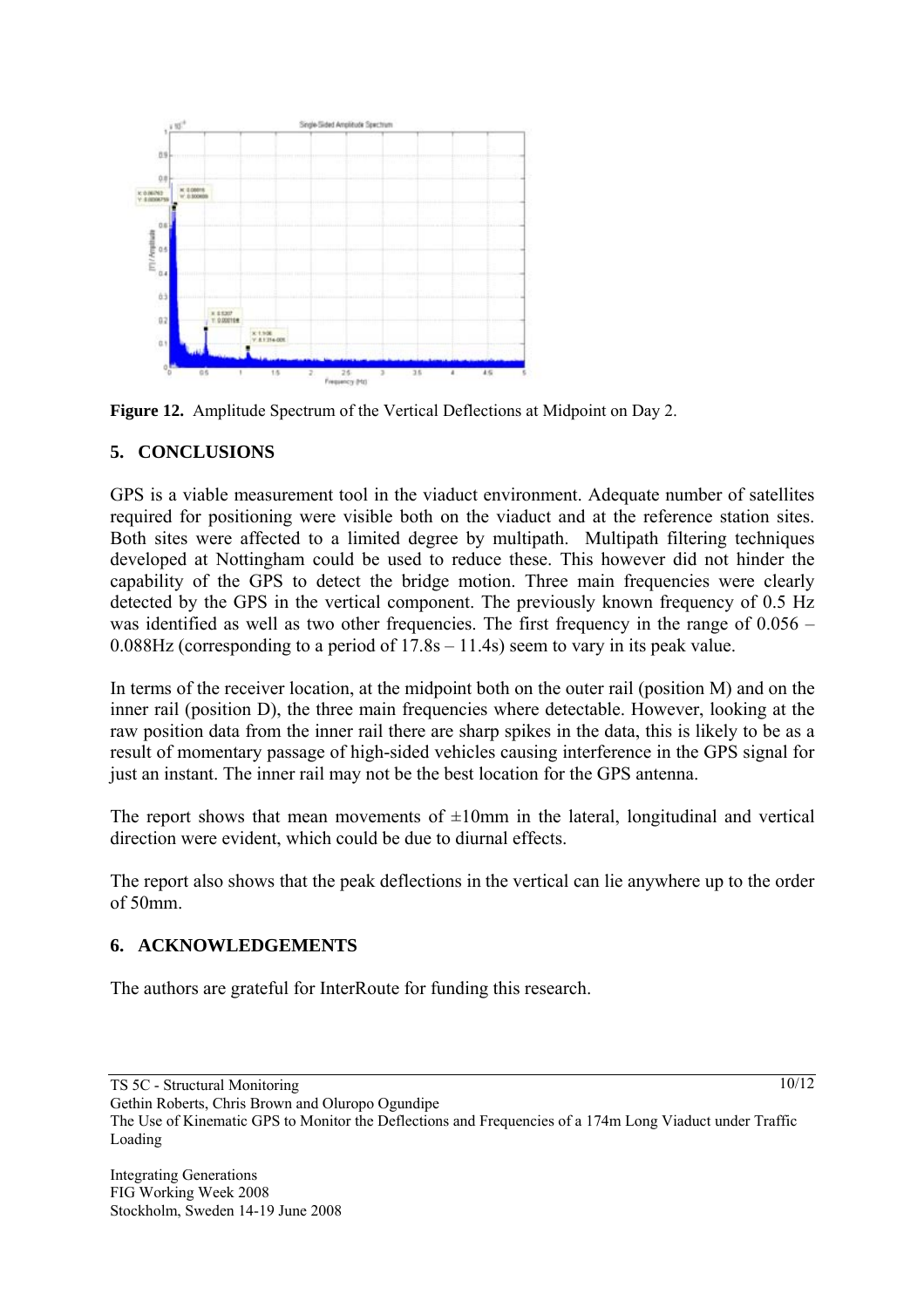#### **REFERENCES**

Ashkenazi, V., Dodson, A. H., Moore, T., and G. W. Roberts (1996) Real Time OTF GPS Monitoring of the Humber Bridge, Surveying World, May/June 1996, Vol. 4, Issue 4, ISSN 0927-7900, pp 26-28.

Ashkenazi V. and G. W. Roberts (1997) Experimental Monitoring the Humber Bridge with GPS. In: Proc. Institution of Civil Engineers; Civil Engineering, Nov 1997, vol 120, Issue 4., pp. 177-182. ISSN 0965 089 X.

Brown, C. J., Karuna, R., Ashkenazi, V., Roberts, G. W. and R. Evans (1999) Monitoring of Structures using GPS, In: Proc Institution of Civil Engineers, Structures, February 1999, pp 97 - 105, ISSN 0965 092X.

Roberts, G. W.; Brown, C. J.; Meng, X.; (2006a) Bridge Deflection Monitoring; Tracking Millimeters across the Firth of Forth. GPS World, February 2006, Vol 17 No 2, pp 26 – 31, ISSN 1048-5104. Questex Publications.

ROBERTS, G. W., MENG, X., BROWN, C. J. and DALLARD, P., (2006b). GPS measurements on the London Millennium Bridge. PROCEEDINGS- INSTITUTION OF CIVIL ENGINEERS BRIDGE ENGINEERING, 159(4), pp 153-162.

#### **BIOGRAPHICAL NOTES**

**Dr Gethin** Roberts is an Associate Professor and Reader in Geospatial Engineering at the University of Nottingham. He is also Chair of the FIG's Working Group 6.4 "Engineering Surveys for Construction Works and Structural Engineering" as well as chair of the FIG Task Force "Measurement and Analysis of Cyclic Deformations and Structural Vibrations".

**Chris Brown** is Reader in Applied Mechanics at Brunel University. His areas of research include the monitoring of bridges - especially long span bridges, using Finite Element modelling techniques and GNSS, as well as the design and pressure measurements in silos.

**Dr Oluropo Ogundipe** is a Research Fellow at the University of Nottingham. Her current research focuses on mapping sub-surface utilities as well as the use of GNSS for bridge monitoring.

11/12